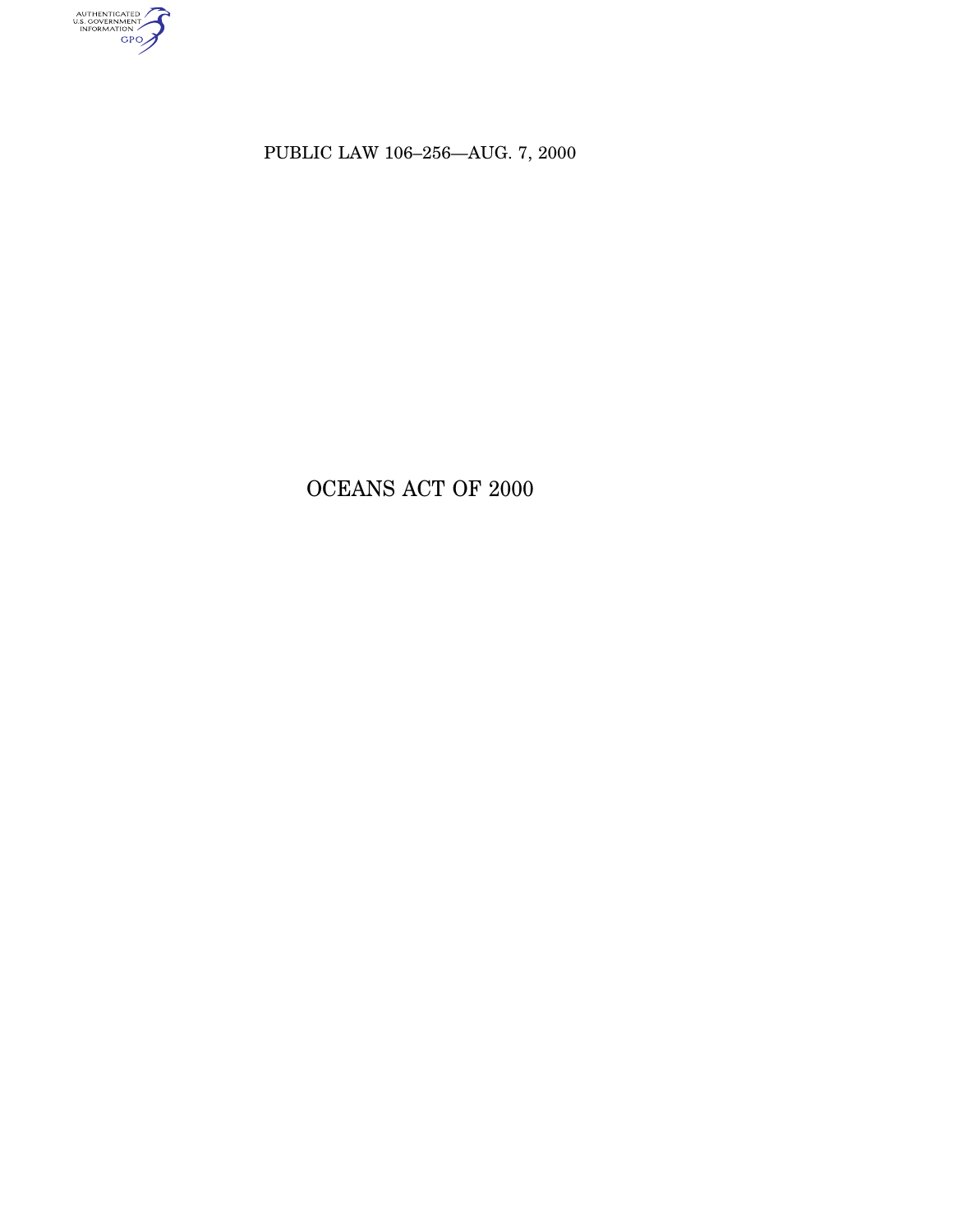# Public Law 106–256 106th Congress

## An Act

Aug. 7, 2000 [S. 2327]

To establish a Commission on Ocean Policy, and for other purposes.

*Be it enacted by the Senate and House of Representatives of the United States of America in Congress assembled,*

33 USC 857–19 note. 33 USC 857–19 note. Oceans Act of 2000. Environmental protection. Fish and fishing. Intergovernmental relations.

## **SECTION 1. SHORT TITLE.**

This Act may be cited as the "Oceans Act of 2000".

### **SEC. 2. PURPOSE AND OBJECTIVES.**

The purpose of this Act is to establish a commission to make recommendations for coordinated and comprehensive national ocean policy that will promote—

(1) the protection of life and property against natural and manmade hazards;

(2) responsible stewardship, including use, of fishery resources and other ocean and coastal resources;

(3) the protection of the marine environment and prevention of marine pollution;

(4) the enhancement of marine-related commerce and transportation, the resolution of conflicts among users of the marine environment, and the engagement of the private sector in innovative approaches for sustainable use of living marine resources and responsible use of non-living marine resources;

(5) the expansion of human knowledge of the marine environment including the role of the oceans in climate and global environmental change and the advancement of education and training in fields related to ocean and coastal activities;

(6) the continued investment in and development and improvement of the capabilities, performance, use, and efficiency of technologies for use in ocean and coastal activities, including investments and technologies designed to promote national energy and food security;

(7) close cooperation among all government agencies and departments and the private sector to ensure—

(A) coherent and consistent regulation and management of ocean and coastal activities;

(B) availability and appropriate allocation of Federal funding, personnel, facilities, and equipment for such activities;

(C) cost-effective and efficient operation of Federal departments, agencies, and programs involved in ocean and coastal activities; and

(D) enhancement of partnerships with State and local governments with respect to ocean and coastal activities, including the management of ocean and coastal resources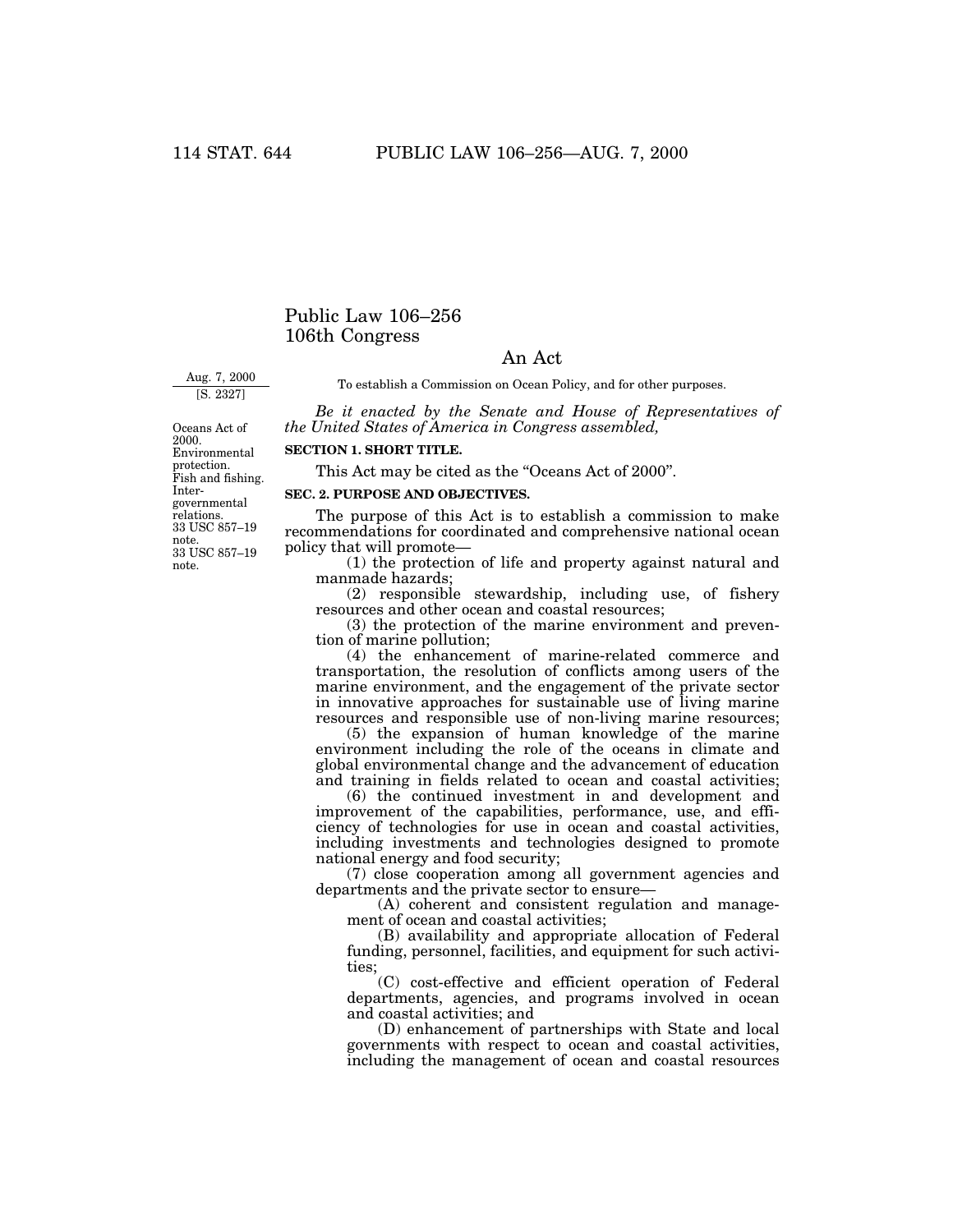and identification of appropriate opportunities for policymaking and decision-making at the State and local level; and

(8) the preservation of the role of the United States as a leader in ocean and coastal activities, and, when it is in the national interest, the cooperation by the United States with other nations and international organizations in ocean and coastal activities.

#### **SEC. 3. COMMISSION ON OCEAN POLICY.**

(a) ESTABLISHMENT.—There is hereby established the Commission on Ocean Policy. The Federal Advisory Committee Act (5 U.S.C. App.), except for sections 3, 7, and 12, does not apply to the Commission.

(b) MEMBERSHIP.—

(1) APPOINTMENT.—The Commission shall be composed of President. 16 members appointed by the President from among individuals described in paragraph (2) who are knowledgeable in ocean and coastal activities, including individuals representing State and local governments, ocean-related industries, academic and technical institutions, and public interest organizations involved with scientific, regulatory, economic, and environmental ocean and coastal activities. The membership of the Commission shall be balanced by area of expertise and balanced geographically to the extent consistent with maintaining the highest level of expertise on the Commission.

(2) NOMINATIONS.—The President shall appoint the members of the Commission, within 90 days after the effective date of this Act, including individuals nominated as follows:

(A) 4 members shall be appointed from a list of 8 individuals who shall be nominated by the Majority Leader of the Senate in consultation with the Chairman of the Senate Committee on Commerce, Science, and Transportation.

(B) 4 members shall be appointed from a list of 8 individuals who shall be nominated by the Speaker of the House of Representatives in consultation with the Chairmen of the House Committees on Resources, Transportation and Infrastructure, and Science.

 $(C)$  2 members shall be appointed from a list of 4 individuals who shall be nominated by the Minority Leader of the Senate in consultation with the Ranking Member of the Senate Committee on Commerce, Science, and Transportation.

(D) 2 members shall be appointed from a list of 4 individuals who shall be nominated by the Minority Leader of the House in consultation with the Ranking Members of the House Committees on Resources, Transportation and Infrastructure, and Science.

(3) CHAIRMAN.—The Commission shall select a Chairman from among its members. The Chairman of the Commission shall be responsible for—

 $(A)$  the assignment of duties and responsibilities among staff personnel and their continuing supervision; and

(B) the use and expenditure of funds available to the Commission.

President. Deadline. Congress.

33 USC 857–19 note.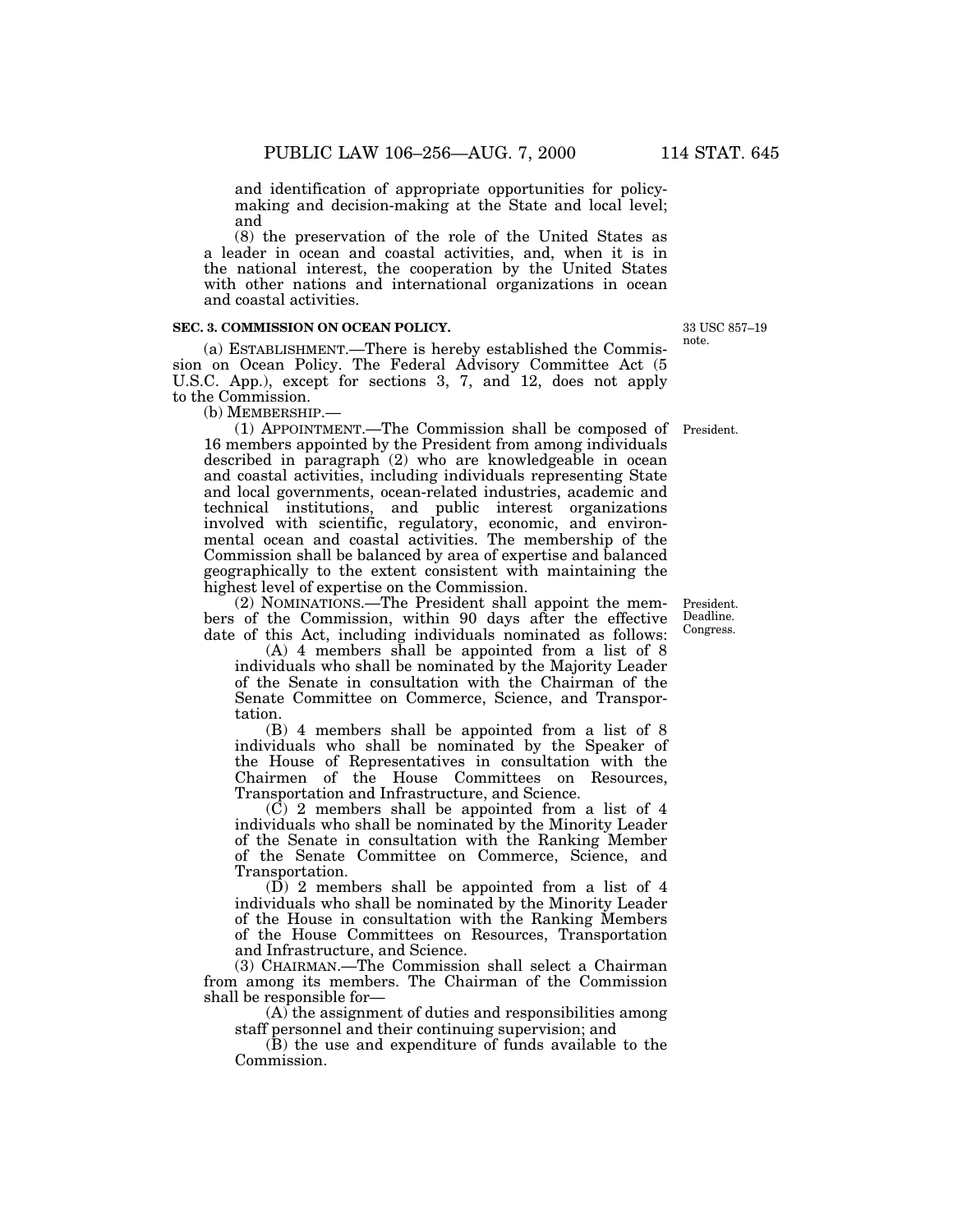(4) VACANCIES.—Any vacancy on the Commission shall be filled in the same manner as the original incumbent was appointed.

(c) RESOURCES.—In carrying out its functions under this section, the Commission—

(1) is authorized to secure directly from any Federal agency or department any information it deems necessary to carry out its functions under this Act, and each such agency or department is authorized to cooperate with the Commission and, to the extent permitted by law, to furnish such information (other than information described in section  $552(b)(1)(A)$  of title 5, United States Code) to the Commission, upon the request of the Commission;

(2) may enter into contracts, subject to the availability of appropriations for contracting, and employ such staff experts and consultants as may be necessary to carry out the duties of the Commission, as provided by section 3109 of title 5, United States Code; and

(3) in consultation with the Ocean Studies Board of the National Research Council of the National Academy of Sciences, shall establish a multidisciplinary science advisory panel of experts in the sciences of living and non-living marine resources to assist the Commission in preparing its report, including ensuring that the scientific information considered by the Commission is based on the best scientific information available.

(d) STAFFING.—The Chairman of the Commission may, without regard to the civil service laws and regulations, appoint and terminate an Executive Director and such other additional personnel as may be necessary for the Commission to perform its duties. The Executive Director shall be compensated at a rate not to exceed the rate payable for Level V of the Executive Schedule under section 5136 of title 5, United States Code. The employment and termination of an Executive Director shall be subject to confirmation by a majority of the members of the Commission.

(e) MEETINGS.—

(1) ADMINISTRATION.—All meetings of the Commission shall be open to the public, except that a meeting or any portion of it may be closed to the public if it concerns matters or information described in section 552b(c) of title 5, United States Code. Interested persons shall be permitted to appear at open meetings and present oral or written statements on the subject matter of the meeting. The Commission may administer oaths or affirmations to any person appearing before it:

(A) All open meetings of the Commission shall be preceded by timely public notice in the Federal Register of the time, place, and subject of the meeting.

(B) Minutes of each meeting shall be kept and shall contain a record of the people present, a description of the discussion that occurred, and copies of all statements filed. Subject to section 552 of title 5, United States Code, the minutes and records of all meetings and other documents that were made available to or prepared for the Commission shall be available for public inspection and copying at a single location in the offices of the Commission.

Establishment.

Federal Register, publication.

Records.

Public information.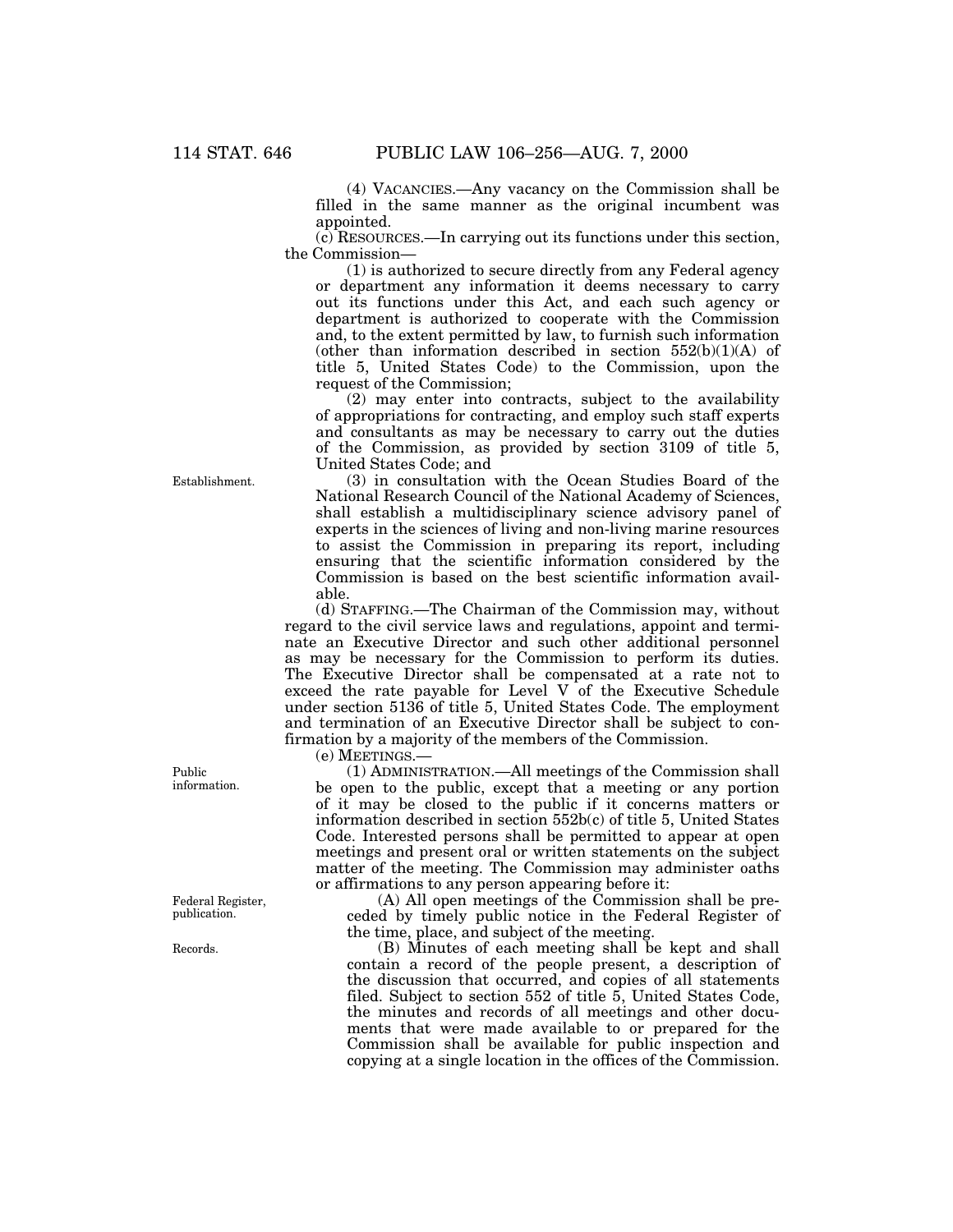meeting within 30 days after all 16 members have been appointed.

(3) REQUIRED PUBLIC MEETINGS.—The Commission shall Alaska. hold at least one public meeting in Alaska and each of the following regions of the United States:

(A) The Northeast (including the Great Lakes).

(B) The Southeast (including the Caribbean).

(C) The Southwest (including Hawaii and the Pacific Territories).

(D) The Northwest.

(E) The Gulf of Mexico.

(f) REPORT.—

(1) IN GENERAL.—Within 18 months after the establishment Deadline. of the Commission, the Commission shall submit to Congress and the President a final report of its findings and recommendations regarding United States ocean policy.

(2) REQUIRED MATTER.—The final report of the Commission shall include the following assessment, reviews, and recommendations:

(A) An assessment of existing and planned facilities associated with ocean and coastal activities including human resources, vessels, computers, satellites, and other appropriate platforms and technologies.

(B) A review of existing and planned ocean and coastal activities of Federal entities, recommendations for changes in such activities necessary to improve efficiency and effectiveness and to reduce duplication of Federal efforts.

(C) A review of the cumulative effect of Federal laws and regulations on United States ocean and coastal activities and resources and an examination of those laws and regulations for inconsistencies and contradictions that might adversely affect those ocean and coastal activities and resources, and recommendations for resolving such inconsistencies to the extent practicable. Such review shall also consider conflicts with State ocean and coastal management regimes.

(D) A review of the known and anticipated supply of, and demand for, ocean and coastal resources of the United States.

(E) A review of and recommendations concerning the relationship between Federal, State, and local governments and the private sector in planning and carrying out ocean and coastal activities.

(F) A review of opportunities for the development of or investment in new products, technologies, or markets related to ocean and coastal activities.

(G) A review of previous and ongoing State and Federal efforts to enhance the effectiveness and integration of ocean and coastal activities.

(H) Recommendations for any modifications to United States laws, regulations, and the administrative structure of Executive agencies, necessary to improve the understanding, management, conservation, and use of, and access to, ocean and coastal resources.

(I) A review of the effectiveness and adequacy of existing Federal interagency ocean policy coordination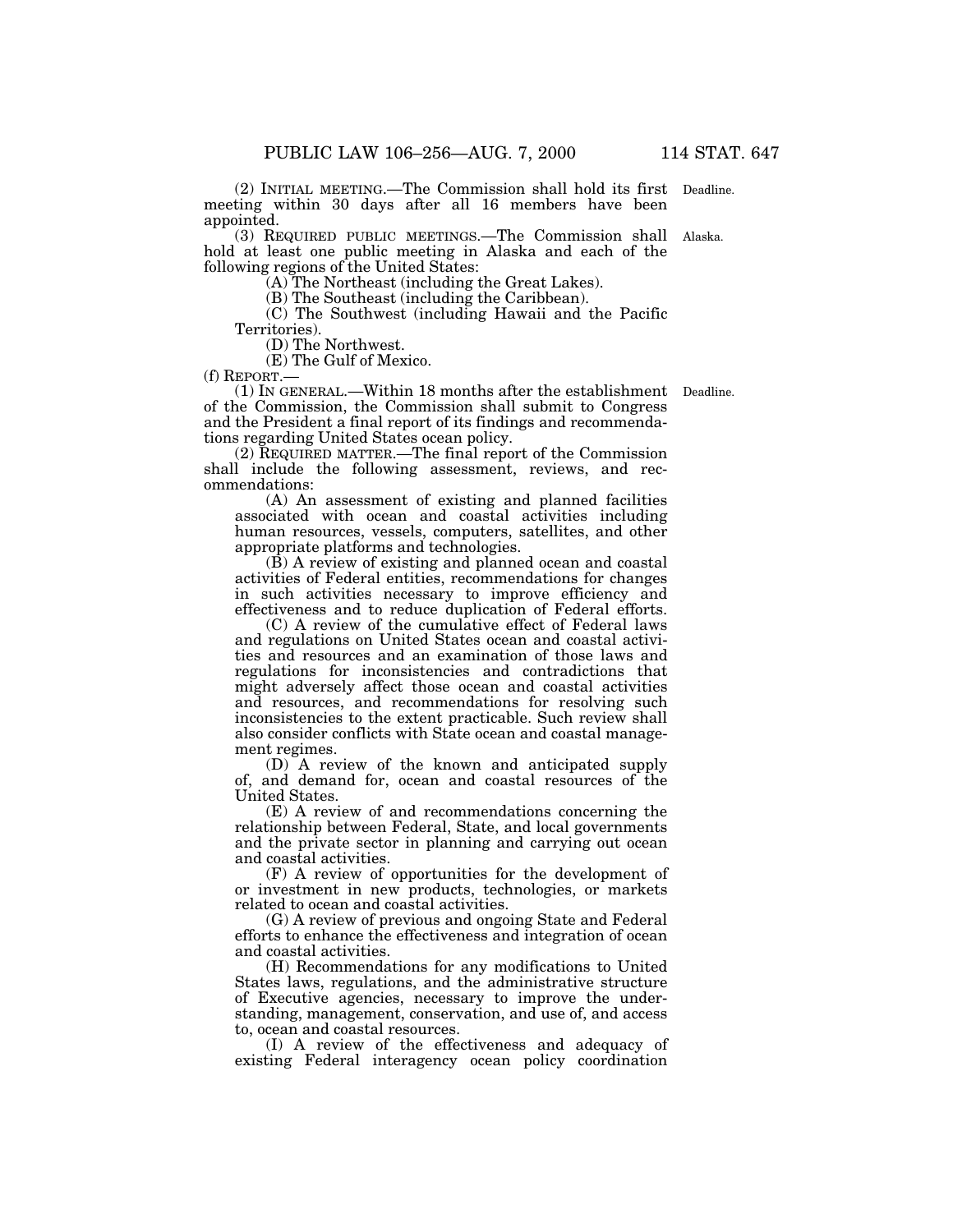mechanisms, and recommendations for changing or improving the effectiveness of such mechanisms necessary to respond to or implement the recommendations of the Commission.

(3) CONSIDERATION OF FACTORS.—In making its assessment and reviews and developing its recommendations, the Commission shall give equal consideration to environmental, technical feasibility, economic, and scientific factors.

(4) LIMITATIONS.—The recommendations of the Commission shall not be specific to the lands and waters within a single State.<br>(g) PUBLIC AND COASTAL STATE REVIEW.—

 $(1)$  NOTICE.—Before submitting the final report to the Congress, the Commission shall—

(A) publish in the Federal Register a notice that a draft report is available for public review; and

(B) provide a copy of the draft report to the Governor of each coastal State, the Committees on Resources, Transportation and Infrastructure, and Science of the House of Representatives, and the Committee on Commerce, Science, and Transportation of the Senate.

(2) INCLUSION OF GOVERNORS' COMMENTS.—The Commission shall include in the final report comments received from the Governor of a coastal State regarding recommendations in the draft report.<br>(h) ADMINISTRATIVE PROCEDURE FOR REPORT AND REVIEW.—

Chapter 5 and chapter 7 of title 5, United States Code, do not apply to the preparation, review, or submission of the report required by subsection (e) or the review of that report under subsection (f).

(i) TERMINATION.—The Commission shall cease to exist 30 days after the date on which it submits its final report.

(j) AUTHORIZATION OF APPROPRIATIONS.—There are authorized to be appropriated to carry out this section a total of \$6,000,000 for the 3 fiscal-year period beginning with fiscal year 2001, such sums to remain available until expended.

## **SEC. 4. NATIONAL OCEAN POLICY.**

(a) NATIONAL OCEAN POLICY.—Within 120 days after receiving and considering the report and recommendations of the Commission under section  $\overline{3}$ , the President shall submit to Congress a statement of proposals to implement or respond to the Commission's recommendations for a coordinated, comprehensive, and long-range national policy for the responsible use and stewardship of ocean and coastal resources for the benefit of the United States. Nothing in this Act authorizes the President to take any administrative or regulatory action regarding ocean or coastal policy, or to implement a reorganization plan, not otherwise authorized by law in effect at the time of such action.

(b) COOPERATION AND CONSULTATION.—In the process of developing proposals for submission under subsection  $(a)$ , the President shall consult with State and local governments and non-Federal organizations and individuals involved in ocean and coastal activities.

#### **SEC. 5. BIENNIAL REPORT.**

Beginning in September, 2001, the President shall transmit to the Congress biennially a report that includes a detailed listing

Federal Register, publication.

Deadline. President. 33 USC 857–19 note.

Effective date. President. 33 USC 857–19 and note.